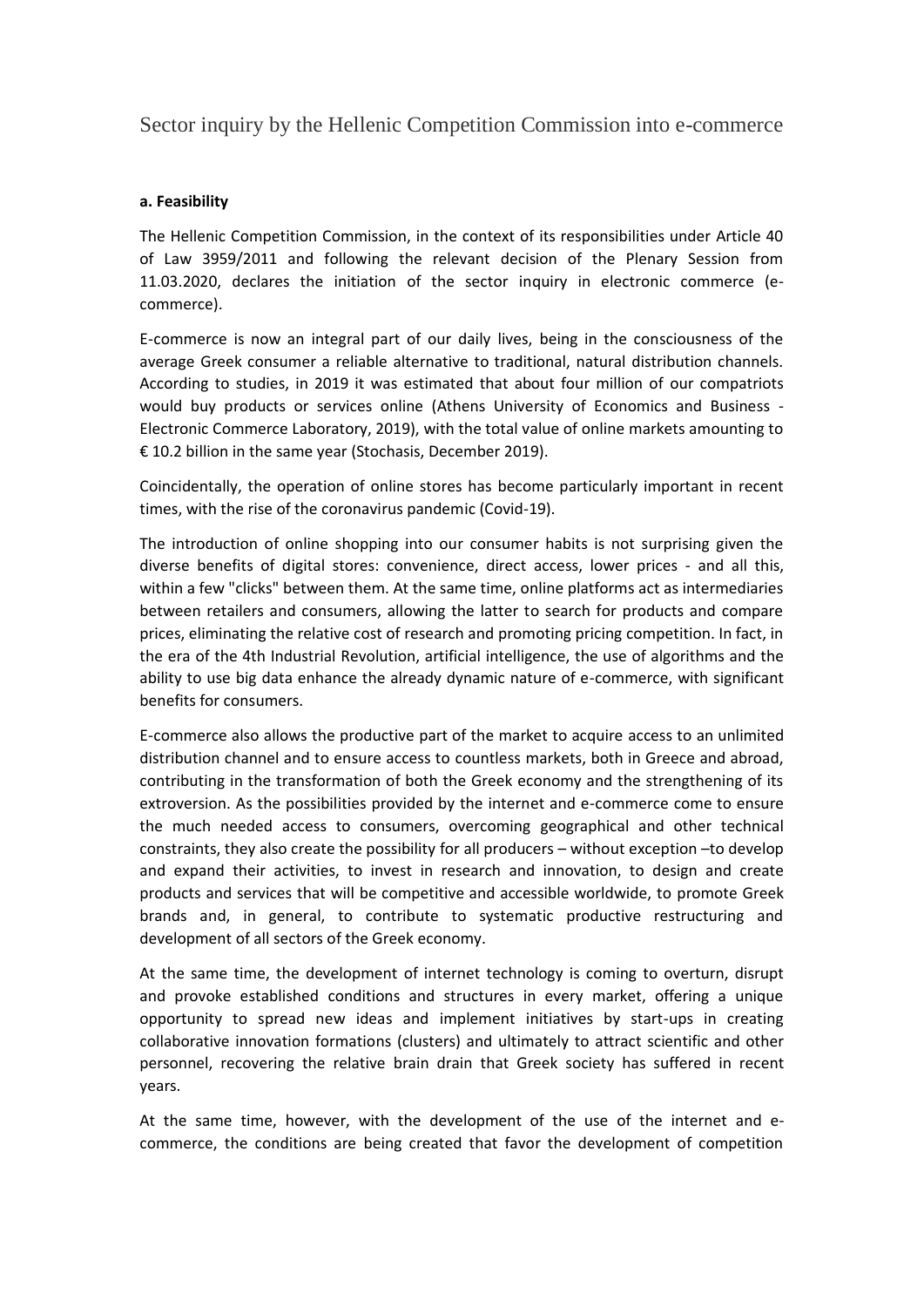distortions, which may limit the ability of consumers and producers to benefit to the fullest extent possible from the competitive advantages of online commerce.

In this context, the Hellenic Competition Commission is taking the initiative to launch a sector inquiry into e-commerce, using the relevant option provided by law, to determine whether and to what extent competition in the digital environment works effectively and to identify any practices that are able to harm consumer welfare. The launch of this sector inquiry in a period in which the Covid-19 pandemic has brought about significant changes in the habits of the Greek consumer, highlighting the importance of e-commerce, is part of the actions taken by the Hellenic Competition Commission to protect consumers at this difficult juncture.

The sector inquiry primarily focuses on the following markets:

-clothing and footwear (with emphasis on the relevant sportswear and footwear market)

- -electronic and electric devices
- -books

-mediation services to provide travel tickets

-mediation services for the provision of tickets for events

- -mediation services to provide catering services
- -accommodation and rental AIRBNB

-e-pharmacies (with emphasis on dietary supplements and parapharmaceuticals)

without prejudice to the ability of the Hellenic Competition Commission to further specify and / or limit and / or expand the scope of the research depending on the case-by-case findings of the research, as it evolves.

This sectoral inquiry into e-commerce aims to help the Hellenic Competition Commission to gain a more complete picture of the competitive conditions prevailing in emerging markets, so that, at a second stage, it can either intervene or take initiatives to promote specific competition policies or regulations in the relevant sectors. In this way, the e-commerce sector inquiry is at the heart of the Hellenic Competition Commission's overall initiative to take measures to contribute to the country's digital transformation, and in particular - given the current situation - to restructure the economy and promote innovation after the end of the Covid-19 pandemic.

## **b. Objective**

As part of the e-commerce sector inquiry, the Hellenic Competition Commission will focus on addressing issues such as:

-mapping of relevant online markets,

-possible obstacles to the entry of new players or the expansion of existing ones,